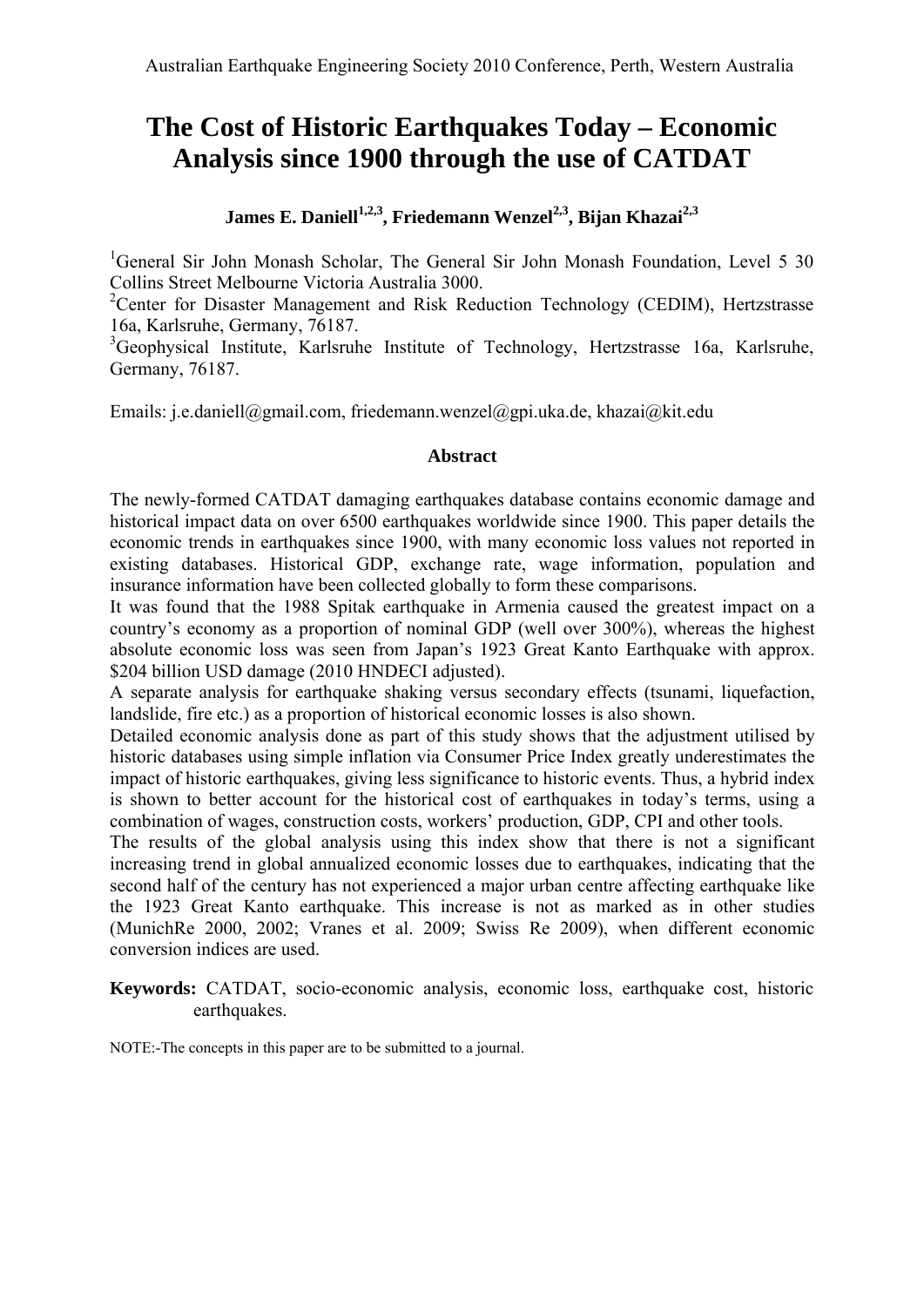# **Introduction**

To compare the economic losses of any two historic earthquakes in history, they need to be brought forward to present value. This is not simply an inflation adjustment but is representative of what would be paid in today's dollars for the event-year earthquake effects.

An extensive global database of exchange rate, CPI and GDP (nominal and real) information was created in order to be able to adjust and compare foreign earthquake loss estimates. Global databases of wage rate and other parameters such as PPP were also created as part of the study from sources such as Maddison (2001, 2003), Officer and Williamson (2010), World Bank (2010), IMF (2010) etc as these details are required to effectively convert loss estimates from around the world into present-day costs.

The newly built worldwide CATDAT damaging earthquakes and secondary effects (tsunami, fire, landslides, liquefaction and fault rupture) database was developed to validate, remove discrepancies and expand greatly upon existing global earthquake databases (EM-DAT, NGDC, UTSU, PAGER-CAT, MRNATHAN etc.); and to better understand the trends in vulnerability, exposure and possible future impacts of historic earthquakes. Over 14000 sources of information have been utilised over the last few years to present data from over 11600 damaging earthquakes historically, with over 6500 earthquakes since 1900 examined and validated before insertion into the database. Each validated earthquake includes seismological information, secondary effects (social, economic and type), building damage (levels, important infrastructure etc.), ranges of social losses to account for varying sources (deaths, injuries, homeless and affected) and ranges of economic losses (direct, indirect, aid contribution and insurance details). An upper bound and lower bound range of economic loss estimates for each earthquake through history is contained within the database, including a median estimate. There are a significantly increased number of exact economic loss estimates as compared to other databases found from various sources in foreign literature sources. For further information as to the database, refer to Daniell (2010).

A damaging earthquake is entered into the CATDAT database by the following criteria:-

- Any earthquake causing collapse of structural components.
- Any earthquake causing death, injury or homelessness.
- Any earthquake causing damage or flow-on effects exceeding \$10,000 international dollars, Hybrid Natural Disaster Economic Conversion Index adjusted to 2010.
- Any earthquake causing disruption to a reasonable economic or social impact as deemed appropriate.
- A requirement of validation of the earthquake existence via 2 or more macroseismic recordings and/or seismological information recorded by stations and at least 1 of the 4 definitions above.

Through the CATDAT damaging earthquake database, it can be seen that the generalised annual earthquake economic loss is increasing due to an increase in exposure and population, with only a slight decrease in relative vulnerability of the building stock. However, this increase is not as marked as some other studies (MunichRe 2000, 2002; EM-DAT 2004; Vranes et al. 2009; Swiss Re 2009), when different economic conversion indices are used. This statement will be explored below in addition to other trends.

# **What is contained in an earthquake total economic loss estimate?**

First, it is important to define what parameters are included in earthquake loss estimates. Previously, earthquake economic loss was limited to property loss and other stock losses as an estimate in addition to relief costs. Globally, however, there is no set standard for calculating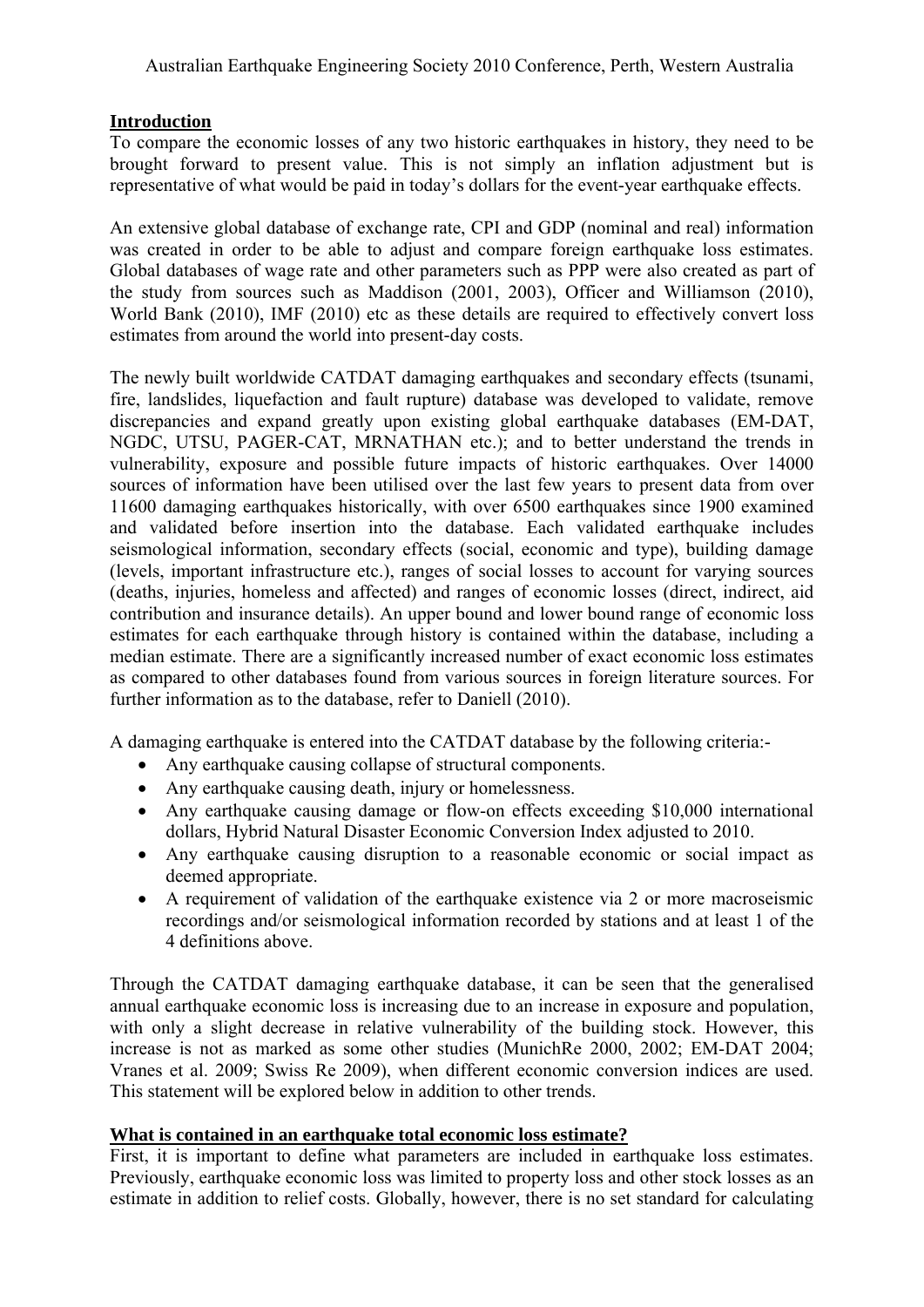the total economic loss due to an earthquake e.g. HAZUS employs a different method (Cochrane, 2004) when compared to Middleman (2007), BTE (2001) or UNDP (2009).

| <b>Loss Type</b>       | <b>Descriptor</b>                                                                                                                                                                                                           |  |  |  |
|------------------------|-----------------------------------------------------------------------------------------------------------------------------------------------------------------------------------------------------------------------------|--|--|--|
| Direct Losses          | Property (Private with residential and non-residential, Public infrastructure).<br>$\bullet$                                                                                                                                |  |  |  |
| <b>Indirect Losses</b> | Business Disruption, Indirect loss from inter-industry effects, Loss of Public<br>Services.<br>Household alternative accommodation<br>$\bullet$<br>Agriculture<br>٠                                                         |  |  |  |
|                        | • Transport networks<br>• Relief and Response costs<br>• Residential and Non-Residential cleanup wages and materials<br>(with<br>associated demand surge (Olsen 2008))<br>• Postponed impacts – cuts in household spending. |  |  |  |
| Intangible costs       | • Fatalities, injuries, homelessness, health effects (debilitation)<br>• Lost tourism – Environmental, cultural and historic assets.                                                                                        |  |  |  |

*Table 1 – Types of losses accounted for in economic analysis of natural disasters*

In the opposite way, there are offsets due to all these net regional losses.

| Net    | Regional   • Rebuilding assistance, survivor benefits, unemployment compensation, aid |
|--------|---------------------------------------------------------------------------------------|
| Losses | payments, node and network disruptions, bottleneck losses outside earthquake          |
|        | affected area, systematic financial and institutional disruption losses.              |

## **How do we evaluate the historical cost of an earthquake in present-day terms?**

In order to compare the relative economic loss of two or more earthquakes, these earthquake economic loss estimates need to be adjusted to a common year in order to gain the relative differences.

Currently, historical loss catalogues (MRNATHAN (MunichRe); NGDC; EM-DAT (CRED)) use USA-based inflation-adjustment to bring the economic loss forward to current day dollars, or leave the economic loss in historical-day costs. Leaving economic loss in historical-day costs is a problem for trend analysis as it grossly underestimates earthquakes a long way in the past. Thus, many graphics such as the one in [Figure 1](#page-2-0) below wrongly show a very low cost associated with historic pre-1980 earthquakes.



<span id="page-2-0"></span>*Figure 1 – MunichRe Data for Natural Disasters from 1950-1999 brought to 1999 dollars – this can be seen to not correlate with actual economic trending losses (MunichRe 2000)*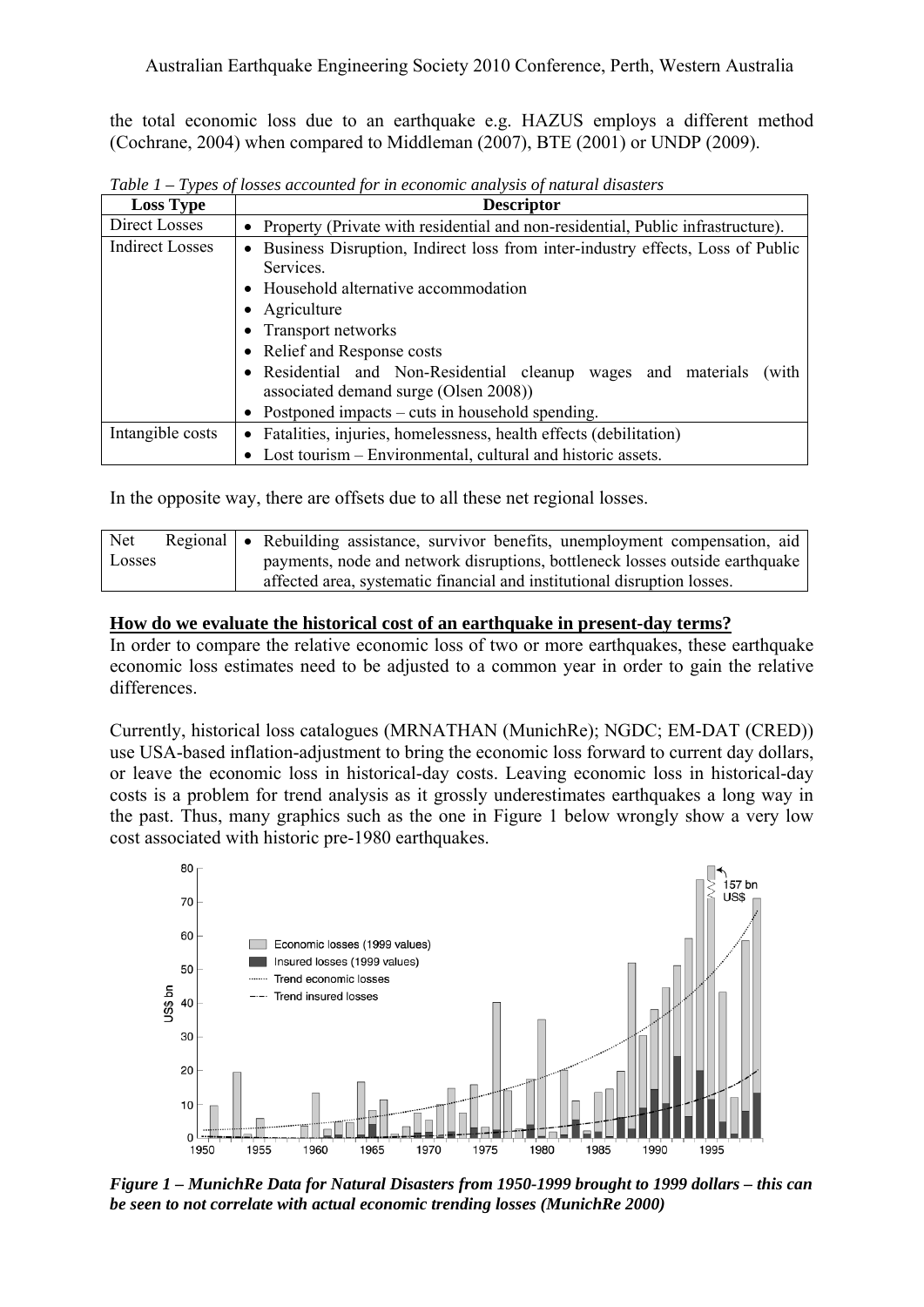In fact, there are many ways to bring historic earthquake damage loss estimates forward to current-day dollars. The following list shows inflation adjustment measures for economic costs commonly used worldwide.

# *1) CPI (Consumer Price Index) adjustment*

This is the most common method and employs a cost comparison of consumer goods and services. It forms the basis for a country's inflation rate. However, as an earthquake economic loss is generally not related to food and electrical goods costs it is not generally reasonable.

# *2) GDP Deflator*

This is a measure of average prices, including not just consumer goods and services but comparing the cost of housing, transportation, food etc.

# *3) The Consumer Bundle*

This is the average annual expenditure of a family or household, which is comparable to an increase in cost of goods and services but also the amount of goods and services that are used by the household through time.

# *4) The Unskilled Wage*

This is the wage of an unskilled worker. This can be assumed to be a function of the amount of work as well as the wage. It is assumed that unskilled work remains constant through time and so is a good measure of wage (it does not take into account the percentage of changing composition of workforce away from unskilled labour towards skilled labour).

# *5) The Worker's Production Index*

This is an index which is based on the wage of a production worker in manufacturing (i.e. in a specific job), thus also includes earnings as well as the increase in added benefits through time.

# *6) The Average Wage*

This includes the average of all wages in the country and is influenced by changes in the composition of the workforce towards more skilled labour and also higher wages on the top end. This is therefore not as good a measure through time, as it is difficult to know what values were included in the early 1900s and which were not.

# *7) Project Escalation Indices*

These are methods using a combination of indices in terms of construction materials, wages, inflation and other measures, in an attempt to account for the cost of an engineering project spanning a number of years.

# *8) The GDP per capita*

The Gross Domestic Product per capita is also a good measure of the general output of a single person and has a good correlation with average income; thus, it is probably a better proxy for income than average wage for the early 1900s.

# *9) Gross Domestic Product*

The Gross Domestic Product is the market value of all goods and services produced in a country in a year. If this is used for determining the earthquake loss as a percentage, then it can be seen how much loss is the percentage of all output in that year. Therefore, this usually will overestimate greatly the cost of a natural disaster in current terms due to the large increase in population and the associated infrastructure.

With the increasing development of high seismic risk countries such as China, India and Indonesia, it is important to correctly characterise this increase in trends when bringing economic loss from natural disasters (and specifically earthquakes) forward.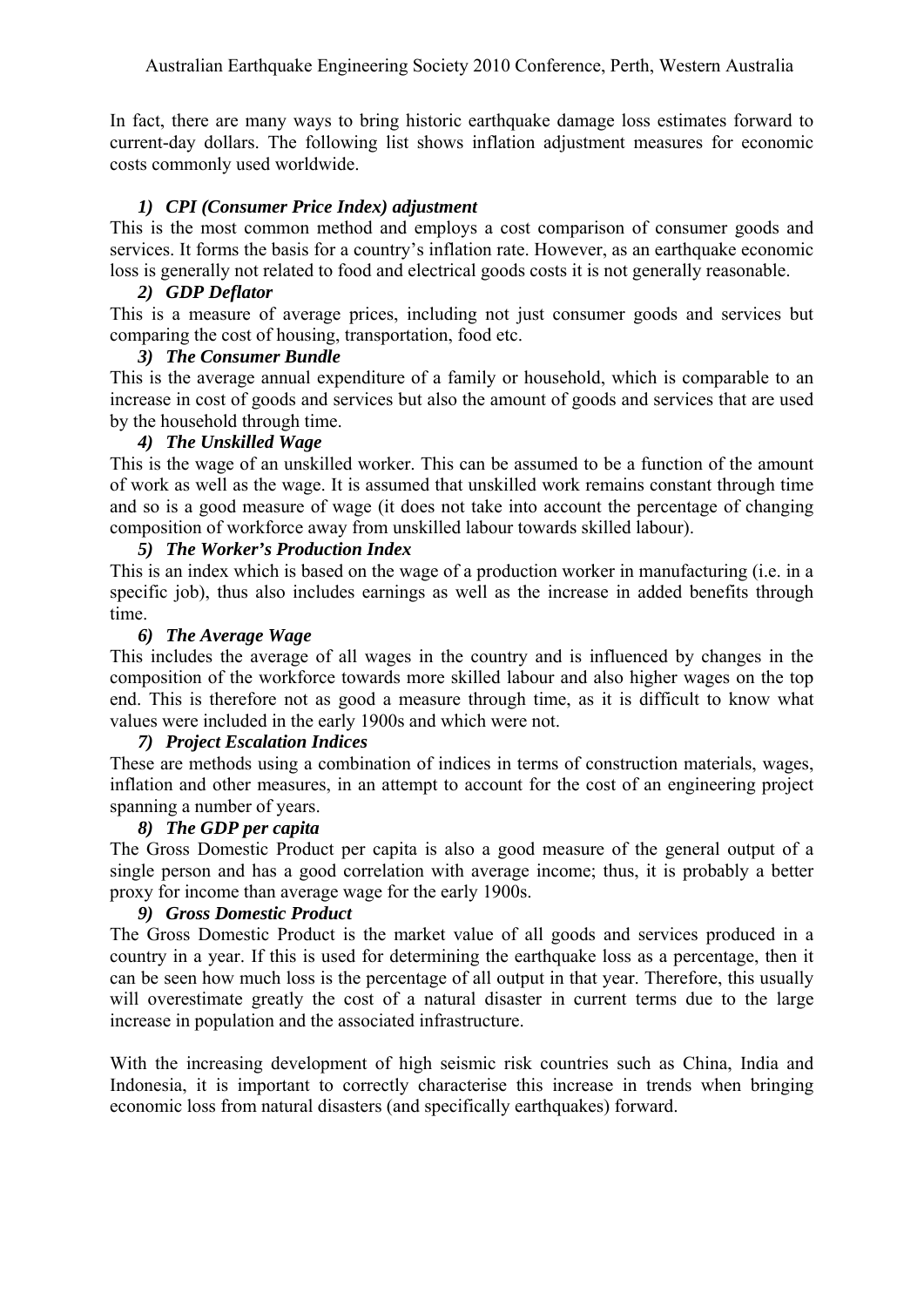# **Which GDP type should be used for evaluating historic earthquake loss as a function of GDP?**

There are two main types of Gross Domestic Product that characterise a country's official market value economic output. This can also be complicated by the use of purchasing power parity, international currencies, hyperinflation, currency changes and different base years. *Nominal GDP* shows the current-dollar amount of Gross Domestic Product. *Real GDP* adjusts the nominal amount for inflation or deflation i.e. adjusted for price changes.

Purchasing Power Parity (PPP) also can be used for each of these showing what the local currency unit is worth within a country. This is useful for comparisons of what certain items cost. Thus, for big countries, this is a more useful method for comparison of GDP (nominal) of particular countries. It can be seen to follow a certain link to the development status of a country when compared to the United States with a value of 1. Currently in 2010, \$1.54 in Bermuda will buy the same as \$1 in the US. On the other end of the scale is Zimbabwe, whose national currency has been suspended as of April 2009, due to hyperinflation. Guinea has the lowest PPP without hyperinflation with \$0.12 of the same purchasing power as \$1 in the US.

Thus, two forms of GDP are proposed for comparison of countries when looking at the total economic loss as a function of GDP – GDP (Nominal) and GDP (Nominal, PPP). This is because the total economic loss at the time of the disaster can be compared directly with the consequences at that time.

The following is a list from CATDAT of the greatest economic losses as a function of GDP (Nominal) and GDP (Nominal, PPP). The median cost shown in Table 2 presented in US dollars is the most accepted value of total economic loss at the time of the earthquake as found from CATDAT through the literature. This is classified as the median cost of the event. In the full CATDAT database, there is a range of accepted loss estimates for each earthquake that are not included in this paper. This was generally presented in US dollar values in the literature (converted from local currency using time-of-event exchange rate).

It is also important to take into account that the economic loss is generally borne over a few years following the disaster. In the case of the 06.12.1988 Spitak Earthquake, this was extremely important as the Soviet Union changed into individual states before much reconstruction and relief had been done (it was seen that 1 or 2 years after the earthquake, camps were still in place and not much had happened since the disaster). Thus, the Soviet collapse significantly impacted upon Armenia's resilience from such an earthquake, which is not taken into account from a 1988 value of the Soviet Union GDP. It can be seen in Table 2 that the percentage of GDP is generally higher than that of GDP (PPP). This is because most of these earthquakes have occurred in countries where the PPP is much less than in the United States (a proxy for developing countries) and so the nominal GDP is much less than the nominal GDP (Purchasing Power Parity adjusted). It can be seen from the percentages in the table below that when evaluating the Kobe 1995 earthquake, the PPP was greater in Japan than the United States for the year of 1995 – a function of the strength of Japan's economy at that time. There is no one global GDP database based on current prices and hence a great deal of effort was needed to create databases to develop Table 2 (Daniell, 2010c).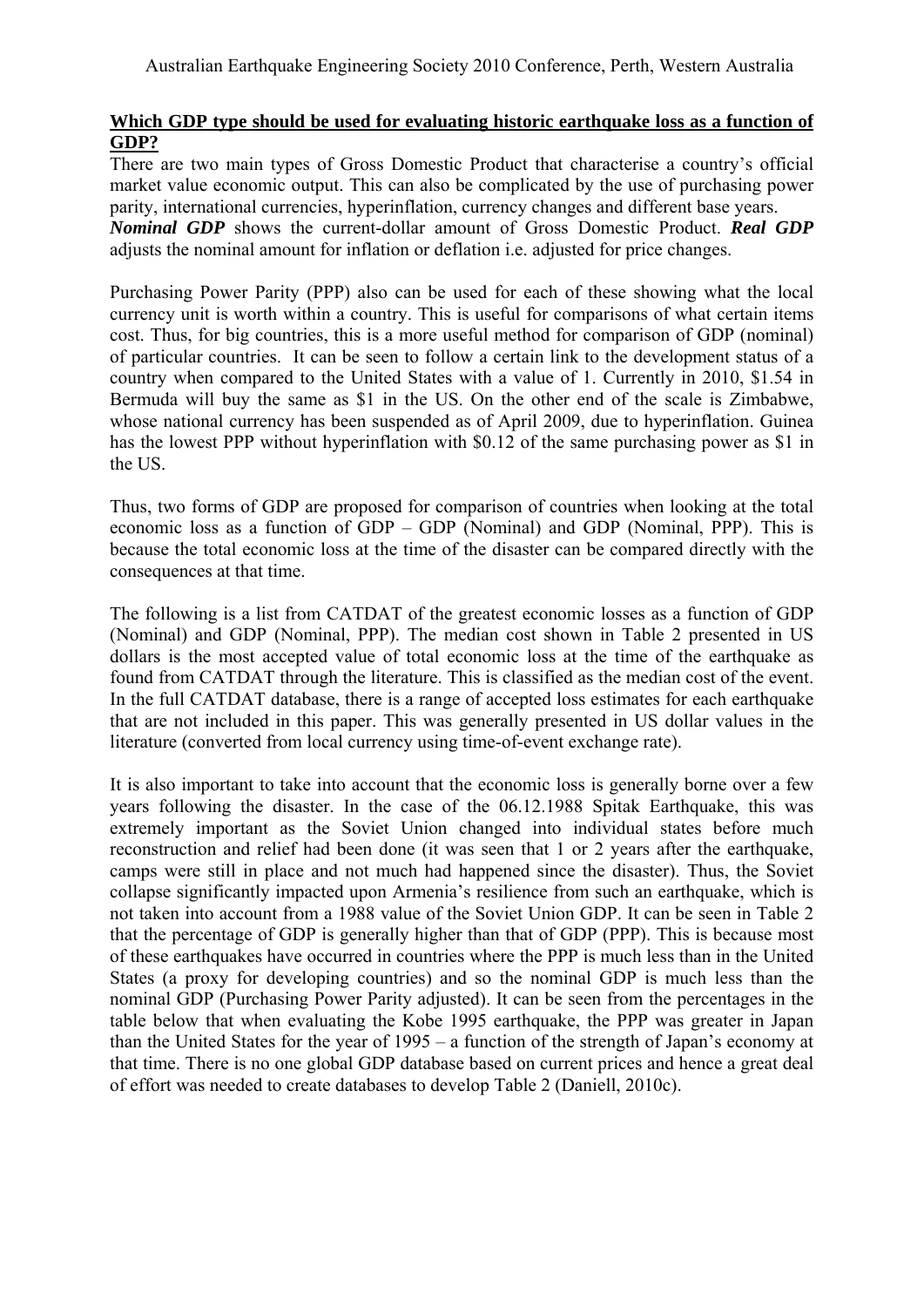| <b>Rank</b>     | <b>Earthquake</b>     | <b>Date</b> | <b>Median cost</b> | % of Nominal      | % of              |
|-----------------|-----------------------|-------------|--------------------|-------------------|-------------------|
|                 |                       |             | at time of         | GDP (PPP)         | <b>Nominal</b>    |
|                 |                       |             | event in \$US      |                   | <b>GDP</b>        |
| $\mathbf{1}$    | Spitak, Armenia       | 07.12.1988  | 16.20 bn           | 92.3*             | 358.9*            |
| $\overline{2}$  | Port-au-Prince, Haiti | 12.01.2010  | 7.754 bn           | 70.3              | 119.8             |
| $\overline{3}$  | Guatemala             | 04.02.1976  | 3.900 bn           | 44.6              | 98.0              |
| $\overline{4}$  | Managua, Nicaragua    | 23.12.1972  | $0.845$ bn         | 19.7 to 38.3      | 67.1 to 96.2      |
| 5               | Cartago, Costa Rica   | 04.05.1910  | $0.025$ bn         | 63.5              | $\approx 90.0$    |
| 6               | Maldives Tsunami**    | 26.12.2004  | $0.603$ bn         | 50.1              | 77.7              |
| $\overline{7}$  | Concepcion, Chile     | 17.08.1906  | $0.260$ bn         | 47.8              | 55 to 82.86       |
| $\overline{8}$  | Wallis and Futuna     | 12.03.1993  | $0.014$ bn         | 51.9              | 54.0              |
| 9               | Great Kanto, Japan    | 01.09.1923  | 3.840 bn           | 29.8              | 52.8              |
| 10              | Nicaragua             | 31.03.1931  | $0.030$ bn         | $\overline{26.5}$ | $\overline{51.0}$ |
| 11              | Jamaica               | 14.01.1907  | $0.013$ bn         | 23.9              | 45.9              |
| 12              | El Salvador           | 10.10.1986  | 1.500 bn           | 12.8              | 39.77             |
| 13              | Chillan, Chile        | 25.01.1939  | $0.361$ bn         | 21.5              | 31.75             |
| 14              | Racha, Georgia*       | 29.04.1991  | 1.700 bn           | 3.5 to 17.0       | 17.2 to 85.0      |
|                 |                       |             |                    | (5.4)             | (26.8)            |
| 15              | Samoa**               | 29.09.2009  | $0.147$ bn         | 17.8              | 26.34             |
| 16              | El Salvador           | 08.06.1917  | $0.025$ bn         | 15.8              | $\approx$ 26.0    |
| 17              | Romania               | 04.03.1977  | 4.513 bn           | 8.54              | 17.23             |
| 18              | Skopje, TFYR          | 26.07.1963  | 1.100 bn           | 9.00              | 16.50             |
|                 | Macedonia***          |             |                    |                   |                   |
| 19              | Quito, Ecuador        | 06.03.1987  | 1.500 bn           | 7.21              | 16.48             |
| 20              | Fukui, Japan          | 28.06.1948  | 1.000 bn           | 3.59              | 15.56             |
| 21              | Chile                 | 27.02.2010  | 30.00 bn           | 11.7              | 15.27             |
| 22              | Agadir, Morocco       | 29.02.1960  | $0.300$ bn         | 9.25              | 14.73             |
| 23              | Nepal**               | 29.07.1980  | $0.210$ bn         | 3.66              | 12.59             |
| 24              | Valdivia, Chile       | 22.05.1960  | $0.550$ bn         | 6.50              | 12.49             |
| 25              | El Asnam, Algeria     | 10.10.1980  | 5.200 bn           | 9.19              | 12.28             |
| 26              | Ecuador               | 05.08.1949  | $0.053$ bn         | 4.68              | 15.36             |
| 27              | El Salvador           | 13.01.2001  | 1.604 bn           | 5.58              | 11.61             |
| $\overline{28}$ | Guam                  | 08.08.1993  | $0.300$ bn         | 9.38              | 10.29             |
| 29              | Peru                  | 31.05.1970  | $0.550$ bn         | 2.95              | 9.25              |
| 30              | Valparaiso, Chile     | 03.03.1985  | 1.500 bn           | 3.95              | 9.10              |
| 31              | Manjil, Iran          | 20.06.1990  | 8.000 bn           | 3.73              | 8.85              |
| 32              | Izmit, Turkey         | 17.08.1999  | 20.000 bn          | 4.92              | 8.03              |
| 33              | Bourmedes, Algeria    | 21.05.2003  | 5.000 bn           | 2.53              | 7.35              |
| 34              | Tangshan, China       | 27.07.1976  | 11.000 bn          | 5.02              | 7.25              |
| 35              | Limon, Costa Rica     | 22.04.1991  | $0.510$ bn         | 2.84              | 7.12              |
|                 | El Salvador           | 06.05.1951  | $0.023$ bn         | 2.62              | 6.11              |
|                 | Hawkes Bay, NZ        | 02.02.1931  | $0.025$ bn         | 3.42              | 5.70              |
|                 | Kobe, Japan           | 16.01.1995  | 123.000 bn         | 4.23              | 2.34              |

*Table 2 – The highest ranked earthquake losses since 1900 in terms of percentage of nominal GDP (both unadjusted and purchasing power parity) – CATDAT v4.31, J. Daniell, 2010.* 

\*Accounts for a partial Soviet Union response – doubling the 1990 Nominal GDP and GDP (PPP) of Armenia. In terms of the Georgian earthquake, hyperinflation made it very difficult to properly determine the GDP of the time; thus, a range has been given incorporating different sources from 1991-95 using an average value through this period consistent with the reconstruction payout.

\*\* 1. Only Samoan loss counted – other affected countries include American Samoa, Tonga and French Polynesia. 2. Similarly for Maldives in the Indian Ocean Tsunami of 2004. 3. Only Nepalese loss counted. India also affected.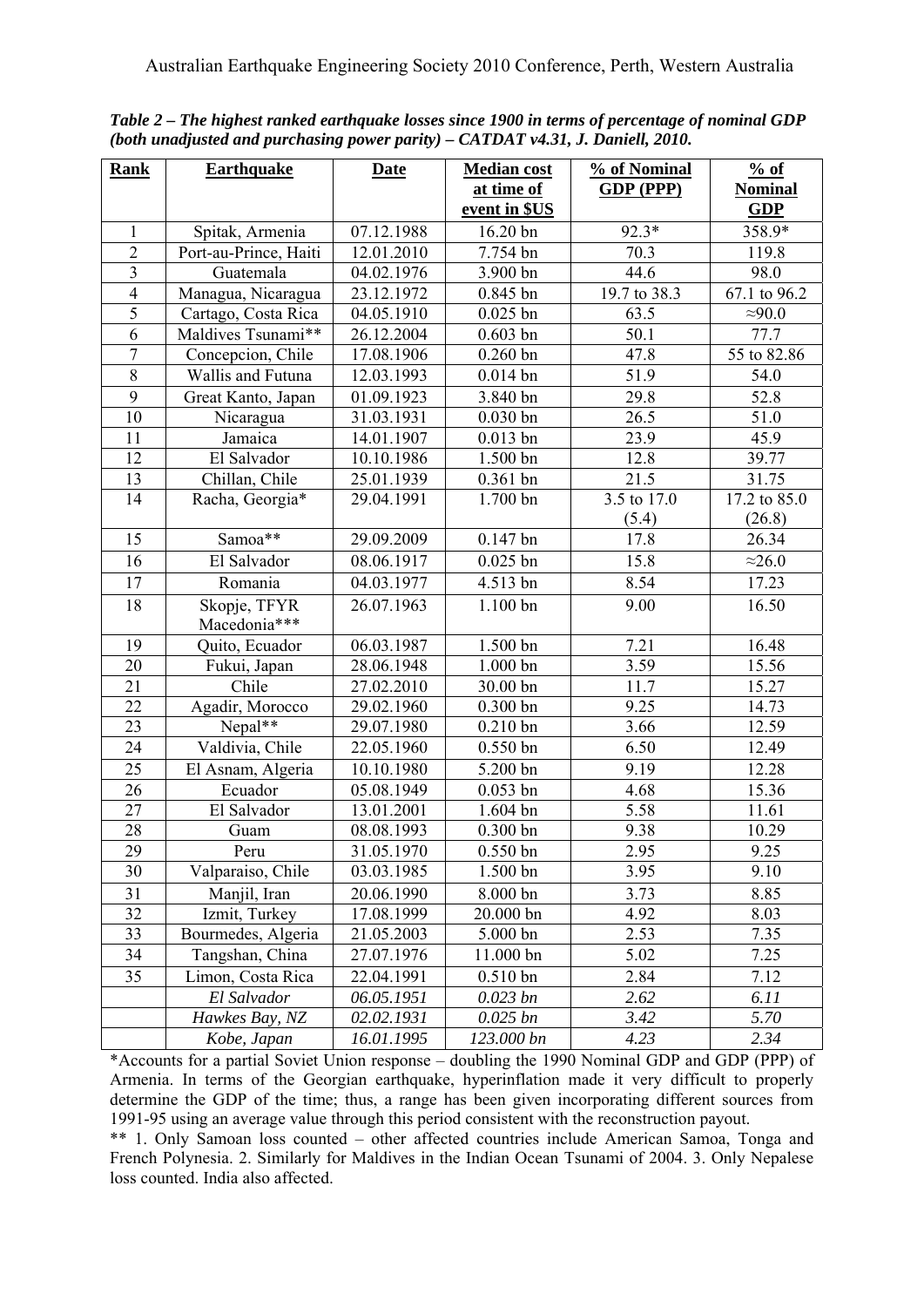\*\*\*If counted as only a proportion of TFYR Macedonia, the value would have been about 165% of the GDP of the Macedonian part of the former Yugoslav republic.

*Other Assumptions*

- 1902 Uzbekistan (7.715 million USD), 1902 Shemakha, 1907 Karatag (8 million USD), 1948 Turkmen SSR are deemed to be part of the Russian empire. Similarly many other earthquakes including 1905 Albania & 1906 Taiwan, fall into previous empires (Ottoman, Japan, Yugoslav etc.)
- 1902 Guatemala (up to 25 million USD, up to 35% GDP(PPP)), is difficult to discern which losses are earthquake and which losses are volcano-related (Santa Maria).
- 1918 Puerto Rico (up to 29 million USD) was deemed to be part of the USA. If not, the output for the year was 36.8 million USD – translating into approximately 80% of output.
- 1917 El Salvador (25 million USD, 15.7% GDP(PPP)), 1928 Bulgaria (16 million USD, 3.85% of nominal GDP), 1931 Nicaragua (30 million USD, 26.5% GDP(PPP)), 1934 Bihar (25 million USD, 6.6% GDP(PPP)), 1935 Pakistan (25 million USD, deemed India), 1945 Pakistan (25 million USD, deemed India), 1982 Yemen (90-320 million USD, up to 10% GDP(PPP)) have not been included in the table above due to uncertainties in the nominal GDP data collected.

## **An example – The Great Kanto Earthquake of 1923, Japan**

[Table 3](#page-6-0) shows the different total damage costs from some of the major world earthquake databases as well as other Japanese sources. In 1923, 1 USD was equivalent to 2.162 yen (¥). Thus, the conversion is shown in 1923-dollars.

<span id="page-6-0"></span>

| <b>Reference</b>        | <b>Cost</b>                  | Year of | Cost in 1923 USD    | <b>Adjustment</b> |
|-------------------------|------------------------------|---------|---------------------|-------------------|
|                         |                              | Cost    |                     | <b>Method</b>     |
| EM-DAT                  | \$600 <sub>m</sub>           | 1923    | \$600m              | None              |
| <b>NGDC</b>             | \$600m (chosen               | 1923    | \$600m              | None              |
|                         | from EM-DAT)                 |         |                     |                   |
| MunichRe                | \$2800 <sub>m</sub>          | 1923    | \$2800 <sub>m</sub> | $CPI - US$        |
| <b>MRNATHAN</b>         | \$30129m)                    | (2003)  |                     | dollars           |
| <b>BSSA</b> - Davidson  | \$4586m                      | 1923    | \$4586m             | None              |
| Baron Inouye,           | $7000m-10000m \frac{1}{3}$   | 1923    | \$3238m-\$4625m     | None              |
| <b>Finance Minister</b> |                              |         |                     |                   |
| Chugai Commerce         | $1494m \text{ H}$ (Insured   | 1923    | \$691m (Insured)    | None              |
| <b>News</b>             | cost)                        |         |                     |                   |
| Contemporary            | $2200m \frac{1}{2}$ (Insured | 1923    | \$1018m (Insured)   | None              |
| Newspapers              | cost)                        |         |                     |                   |

*Table 3 – The cost of the Great Kanto Earthquake from various sources (CATDAT v4.07, 2010)* 

It can be seen that there is much discrepancy in the economic damage estimates from the Great Kanto Earthquake. It can also be seen that the value that EM-DAT and NGDC choose is very low, as it is below the insured loss estimates from official records. Even if the insured loss was the same as the total loss, this figure would still be too low, as the lowest insurance value came from Chugai Commerce News at a converted \$691 million USD (1923).

Thus, the MunichRe estimate of \$2800m seems the lowest possible plausible estimate. The values of Davidson and the Finance Minister of Japan are preferred, however, due to the source being dated from close to the earthquake (late 1923 to 1925). Nonetheless, it is unknown where the MunichRe estimate of \$2800 million estimate comes from in literature. Therefore, CATDAT takes a range of \$3238 million to \$4625 million with a median value of approximately \$3840 million when putting a weighting of the terms.

Thus for the analysis, the CATDAT value in 1923-dollars of \$3840 million will be used (or 8.3 billion yen). The MunichRe NATCAT estimate of 2003 was trended forward using United States conditions of Consumer Price Index in attempting to bring the 1923 earthquake into the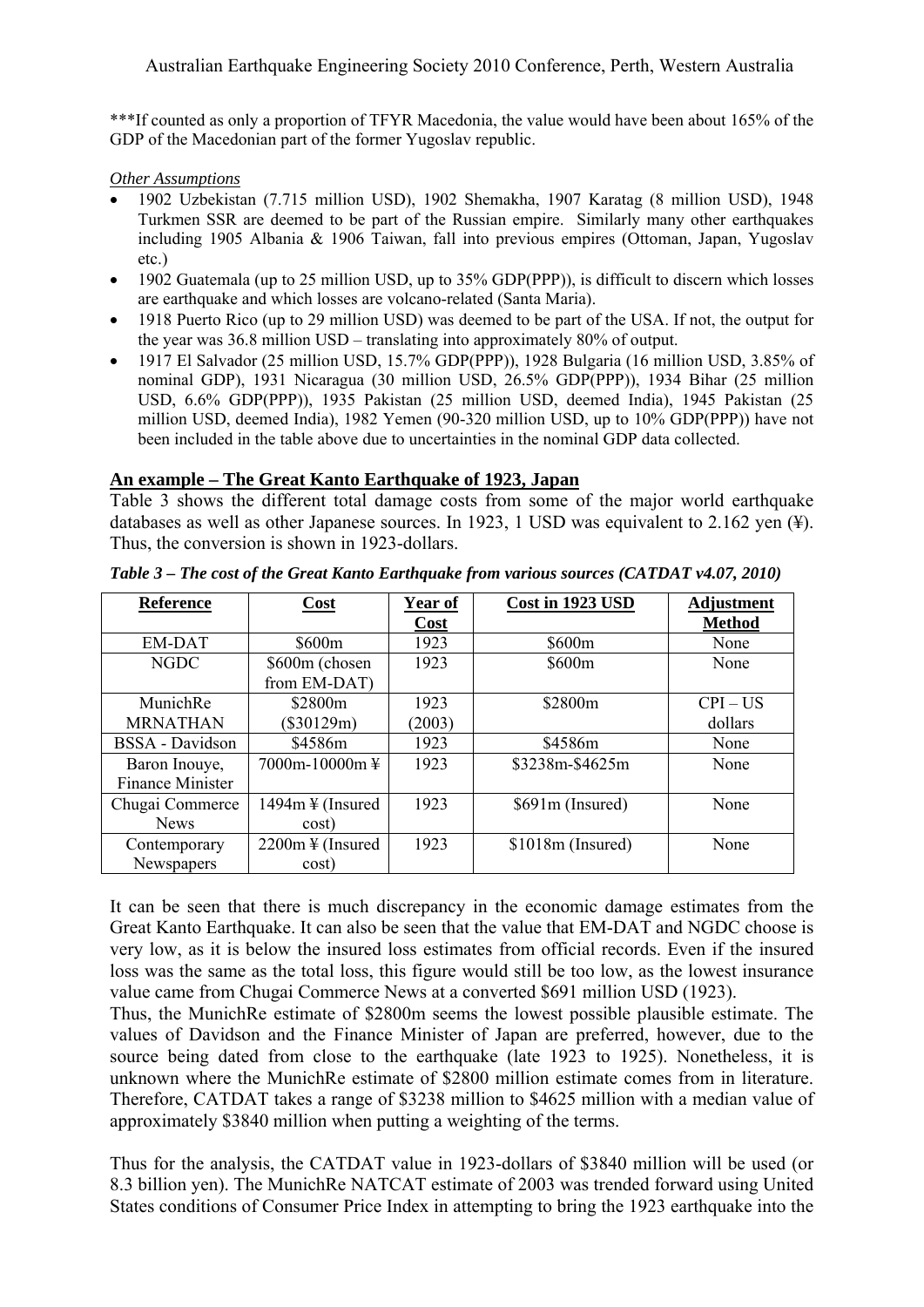economic terms of 2003. However, the US trends are of course different to Japanese CPI estimates since 1923. Because the economy of every nation is different through history, the cost of an historic earthquake in today's dollars should be trended on an individual country's index, not just on the US CPI series. This would mean we introduce a term into earthquake loss economics – '2010 US Nation-adjusted Dollars'. The entire CATDAT database uses US nation-adjusted dollars.

Let us explore the difference between a US trended and Japanese trended value [\(Table 4\)](#page-7-0). The Japanese value needs to be adjusted for the fact that the current 2010 Yen value is approximately 85.46¥ to 1USD compared with 2.162¥ to 1USD in 1923; therefore the CPI trend needs to be exchange rate adjusted.

<span id="page-7-0"></span>*Table 4 – The difference of CPI adjustment using US trended or Japanese trended data for the 1923 Great Kanto Earthquake* 

| <b>Reference</b> | Original CPI<br><b>1923 Index</b> | <b>2010</b><br>Index | Cost in July 2010 USD | <b>Adjustment</b><br>Method |
|------------------|-----------------------------------|----------------------|-----------------------|-----------------------------|
| USD              | 0.0769                            |                      | \$49934m              | USD CPL                     |
| Japanese Yen     | 0.0731                            |                      | \$52531m              | Japanese CPI                |

Up to 1930, the USD and Japanese Consumer Price Index trends are reasonably similar ([Figure 2](#page-7-1)); however, for adjustment of earthquake losses from 1930 onwards, the difference would be a lot between using US and Japanese series adjusted for US dollar exchange rates.



<span id="page-7-1"></span>*Figure 2 – Japanese CPI (US dollars adjusted) vs. United States CPI from 1880-2010*

For the Niigata Earthquake in 1964, CATDAT shows a median economic loss estimate of \$800 million USD.

*Table 5 – The difference of CPI adjustment using US trended or Japanese trended data for the 1964 Niigata Earthquake* 

| Reference    | Original CPI<br>1964 Index | <u>2010</u><br>Index | Cost in July 2010 USD | <b>Adjustment</b><br>Method |
|--------------|----------------------------|----------------------|-----------------------|-----------------------------|
| USD          | 0.1398                     |                      | \$5722m               | USD CPI                     |
| Japanese Yen | 0.0546                     |                      | \$14652m              | Japanese CPI                |

Thus, this shows the importance of adjusting for differing country CPI series, if inflation is to be used. This shows one of the errors in existing databases. However, through the creation of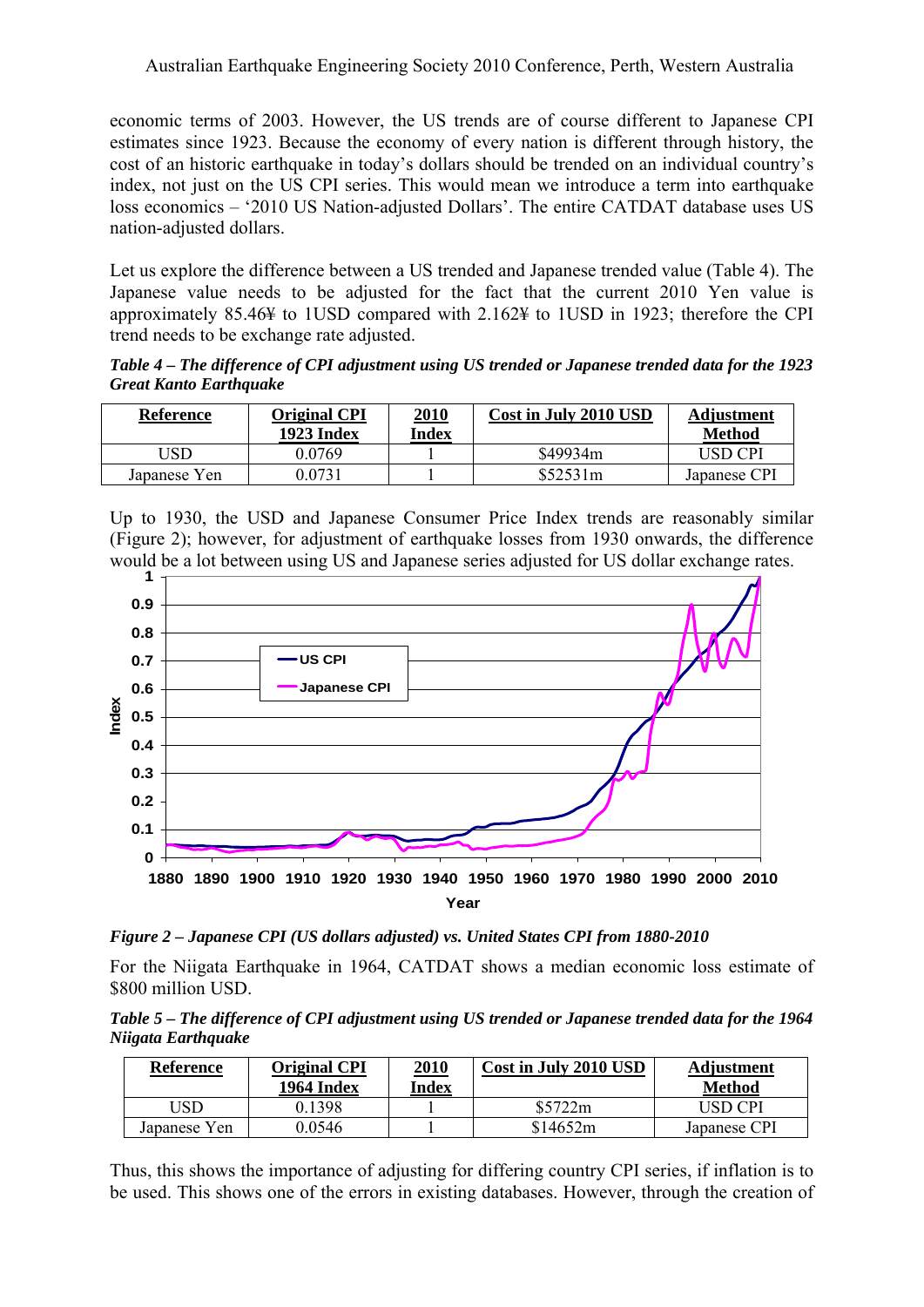the CATDAT databases, it has been seen that using CPI adjustment does not account correctly for earthquake loss [\(Table 6\)](#page-8-0).

| <b>Adjustment Type</b>      | Niigata 1964                                    | <b>Great Kanto 1923 Earthquake</b> |
|-----------------------------|-------------------------------------------------|------------------------------------|
|                             | <b>Earthquake Total</b><br><b>Economic Cost</b> | <b>Total Economic Cost</b>         |
| <b>Consumer Price Index</b> | \$14652m                                        | \$52531m                           |
| <b>GDP</b> Deflator         | \$12529m                                        |                                    |
| Unskilled Wage              | \$37320m                                        | \$203489m (0.0188)                 |
| GDP per capita              | \$44243m                                        | \$247686m                          |
| GDP                         | \$51601m                                        | \$2783518m                         |

<span id="page-8-0"></span>*Table 6 – The effect of trending data to 2010 dollars using various economic adjustment concepts* 

It must be noted that there is a difficulty where hyperinflation occurs, when using indices. The 1948 Fukui earthquake is a good example of this. This earthquake occurred in post-war Japan where hyperinflation was occurring. The estimate of 305 billion yen corresponded to an approximately \$1 billion price tag. As a percentage of GDP at the time, it was approximately 15% of the nominal GDP. If we use Japanese CPI to trend this forward, a value of \$32 billion results; yet using the average wage index, a value of \$246 billion today results. However, if an unskilled wage index is taken into account, a value of \$144 billion results. Looking at the destruction in the Fukui earthquake, it is comparable to the damage of the Kobe earthquake in terms of deaths and injuries but there was less damage to buildings and infrastructure. As a proportion of the GDP of Japan, it was much greater than Kobe (2-3%). Thus, the converted value of the Fukui earthquake in 2010 dollars should probably take into account an unskilled wage index.

# **The Hybrid Economic Natural Disaster Loss Conversion Index (HNDECI)**

CPI is not a function of earthquake reconstruction cost and may only have a link to some materials used in construction. 485 items are used in the IMF (International Monetary Fund) version of the CPI adjustment. However, in periods of hyperinflation, CPI should be used relative to a stable currency. A common component of the construction cost index which is incomplete for all countries globally since 1900 is **unskilled wage**. This is the cost of labour for construction and adds up to approximately 50% of most construction cost indices (OECD, Sources and Methods, Construction Price Indices, 2009). The price of building materials can generally be classified in the same realm as the unskilled wage but is a little increase on inflated values (CPI). This theory has been tested for datasets where the construction cost index exists through time. However, an earthquake disaster is not only made up of construction cost indices. Another method to validate the theory is by looking at project escalation indices. Therefore, more research has been undertaken into escalation indices due the large amount money invested globally into project construction costs.

Trending the cost escalation in the previous 10 years in USA from 1999-2008, the CPI increased by 22%, whereas cost escalation was at a rate of about 38%-50%. The cost escalation is approximately 2 times the increase of CPI. Again in the US, the steel price from 2003-2007 increased by 50%, yet the CPI increase was about 5%. This is synonymous with the increase in wages over this time. It should be noted that demand surge is extremely complex and further research will be undertaken to account for this in the natural progression of bringing earthquake loss to present-day value.

In the Hybrid Natural Disaster Economic Index (HNDECI) developed as part of this study, components of the earthquake loss (direct and indirect) are assigned a inflation adjustment measure to bring it to present day value in much the same way as a project escalation index.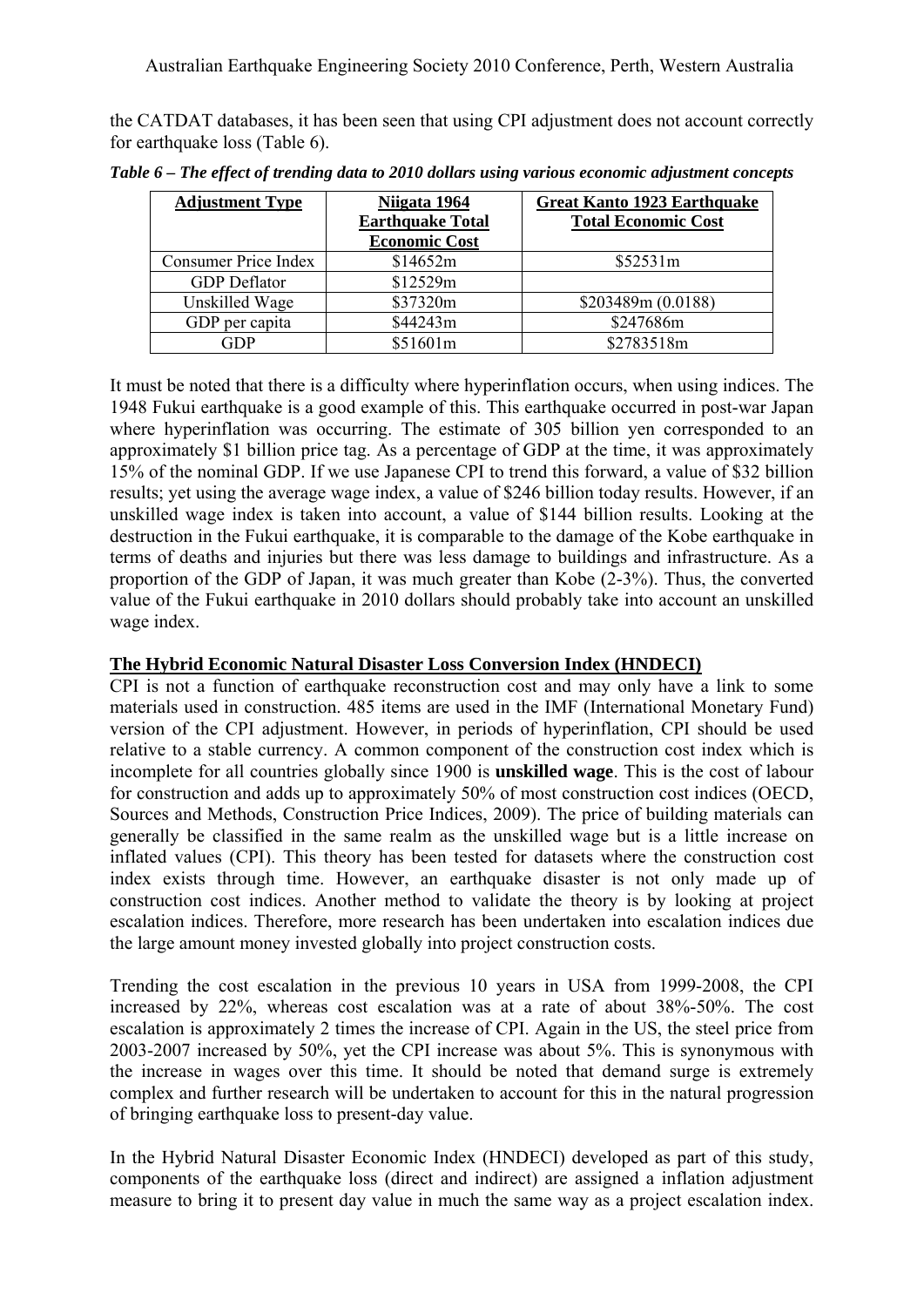In this way, the total earthquake loss will be defined to present day value, eliminating the error of CPI adjustment.

Through the descriptions of major earthquake damage costs in CATDAT and through reconstruction costs it can be seen that 33% of the cost of an earthquake comes under reconstruction unskilled wages. This changes from country to country. Depending on the country used, the EQLIPSE generalised building typologies should be used to work out the reconstruction material. For each building material in each country, the trend of prices should be looked at through time. Through most countries, building materials have been seen to be increasing ahead of CPI due to increasing demand and a bigger import cost where non-natural materials are used.

Lifeline costs, such as telecommunications, water systems and other utilities, have been trended towards a Worker's Production Index type value. Some other damage, such as flowon effects or economic downtime, can be characterised as a combination of the unskilled wage and also the CPI. Life cost is also seen to relate to average wage as this is a main component of the life cost of a human being – the ability to earn money and make money for the community. BTE (2001) studied the theory for Australia, and this assumption held. Thus, the BTE (2001) method of life costing has been added to the economic loss where the total loss estimate was deemed not to include the flow-on life effects of earthquakes. The economic costs for fatalities, major injuries and minor injuries have been trended through history using proportionate unskilled wage, because the proportion of the losses for fatalities, major injuries and minor injuries comes from lost wages and lost time. Accordingly, this is shown as a trended value globally using global life insurance data and more commonly a country-based unskilled wage index through time.

An overview list of the components and assumptions for the HNDECI is found below in [Table 7](#page-9-0). This will be discussed in further depth in a subsequent paper only on this index in the global economic climate.

<span id="page-9-0"></span>

| <b>Natural Disaster Parameter</b> | <b>Adjustment to future terms</b> | <b>Reason</b>                     |
|-----------------------------------|-----------------------------------|-----------------------------------|
| Property Loss (commercial,        | Country-based unskilled wage      | Historical trends have been       |
| industrial and public buildings)  | index                             | matched to property loss with     |
|                                   |                                   | good correlation                  |
| Reconstruction Cost of            | Country-based EQLIPSE             | Building costs analysis via       |
| <b>Residential Buildings</b>      | Building Inventory analysis and   | historical components of houses   |
|                                   | historical material databases     | gives closest value.              |
| Crops, pastures, livestock        | Using historical databases $-$ if | CPI is most likely closest to the |
|                                   | not, CPI.                         | cost of crops and livestock.      |
| Life Insurance and Intangible     | Proxy on premiums. Country-       | BTE (2001) trended most of this   |
| costs (Deaths, Injuries,          | based average wage or             | cost to above an unskilled wage   |
| Disability)                       | Worker's Production Index or      | trend – with increasing GDP       |
|                                   | 1.5 times unskilled wage.         | playing a role.                   |
| Indirect Losses via business      | <b>Consumer Price Index</b>       | Economic values should be CPI     |
| interruption                      |                                   | adjusted (or interest rate)       |
| Clean-up                          | A combination of material costs   | A 50-50 combination of CPI        |
|                                   | (CPI) and demand surge wage.      | and unskilled wage.               |
|                                   | However, this is constant         |                                   |
|                                   | through time.                     |                                   |
| Utilities and Transport Damage    | Unskilled wage index.             | Tied closer to construction       |
|                                   |                                   | materials and labour.             |

*Table 7 – The assumptions for adjustment within the Hybrid Natural Disaster Economic Index*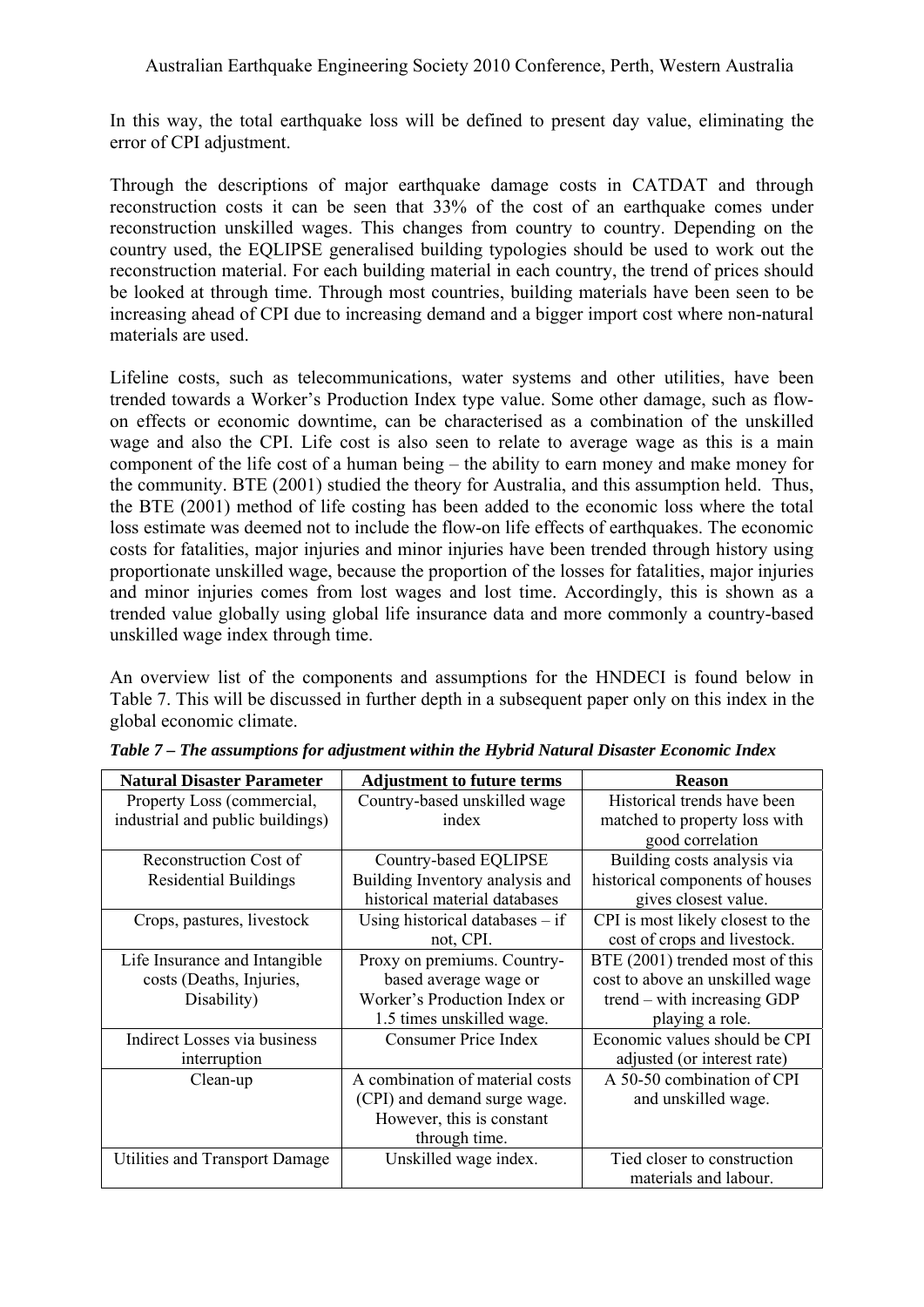#### Australian Earthquake Engineering Society 2010 Conference, Perth, Western Australia

Thus, the most difficult part is the reconstruction material cost assumption due to the difficulties in finding datasets for all parameters. Historical datasets will be looked at to build a global adjustment; however, for the moment a value directly between the CPI and the unskilled wage is chosen where data is lacking. A good assumption on a sliding scale is that the economic loss of an earthquake should be brought forward using a value slightly greater than the unskilled wage. Shown are the indices when referring to Australia [\(Figure 3\)](#page-10-0). Indices have been created for each country.



<span id="page-10-0"></span>*Figure 3 – Australian measuring worth indices including the HNDEC Index.* 

Using the HNDECI for all worldwide earthquakes to adjust them to 2010 dollars, [Figure 4](#page-10-1) shows the results of cumulative economic loss for each year.



<span id="page-10-1"></span>*Figure 4 – CATDAT v4.12 Damaging Earthquakes – Economic Losses (Hybrid Natural Disaster Economic Conversion Index adjusted) for 6400 earthquakes from the year 1900-2010 worldwide* 

The baseline of economic losses from earthquakes is increasing; however, this looks very different from the sharp rise in economic losses from natural disasters as shown by MunichRe (1999, 2009) or EM-DAT (2004). The use of CPI adjustment based on one economy is therefore outdated in a natural disasters forward costing context. For the moment, looking at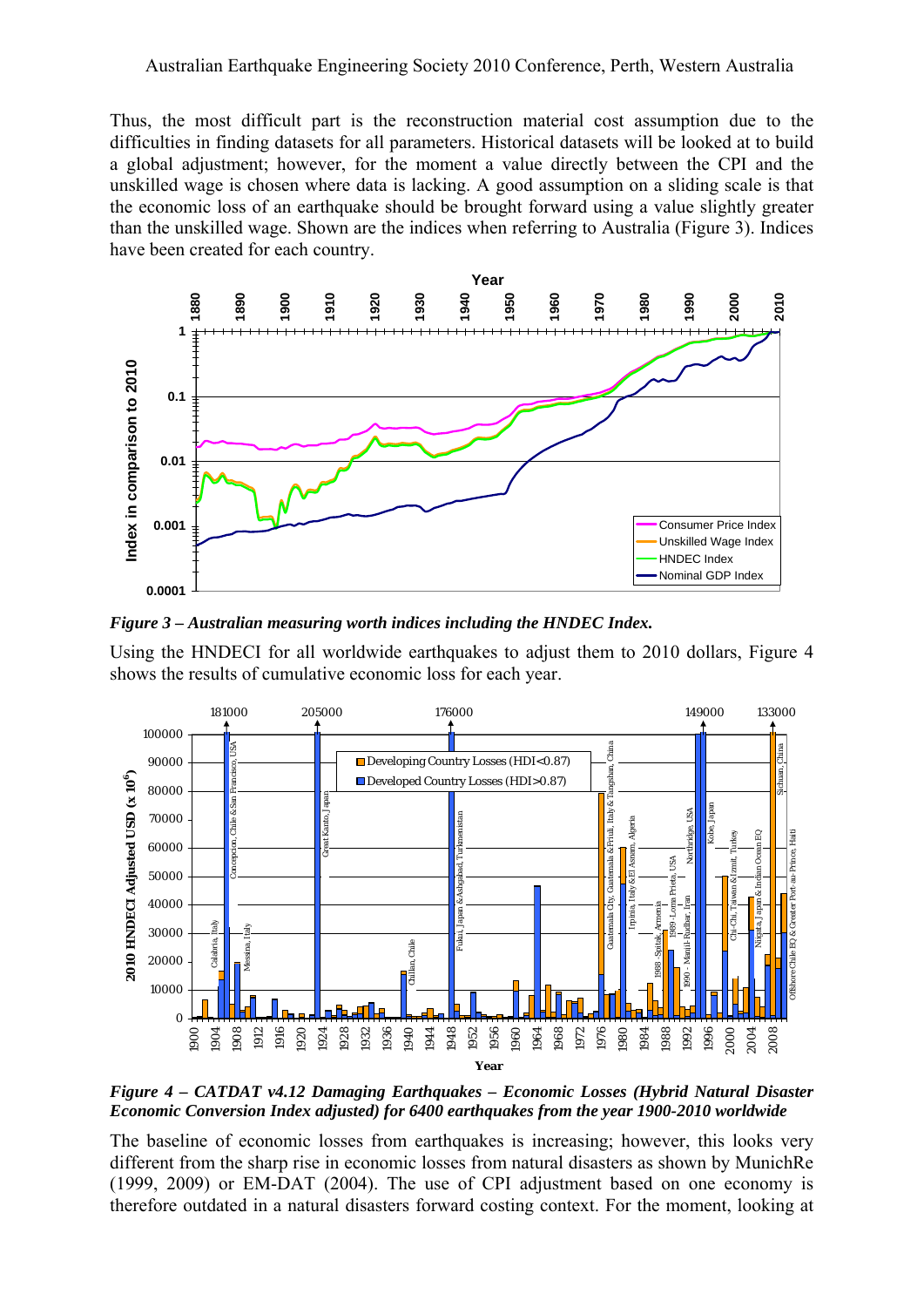trends from 1950-2010 or from 1900-2010 as seen in [Figure 5,](#page-11-0) there is no real increase in economic loss. However, the trend does show a greater proportion of economic losses in latter years, indicating that smaller disasters are causing a greater proportion of damage. This is shown below via the regression analysis. However, using a linear trend for the entire series from 1900-2010 still gives the best correlation coefficient of 0.95, compared to a power law of 0.86. Nevertheless, the main city growth on a global scale in the developing world has occurred since the 1950s. Therefore, splitting the regression into 1900-1955 and 1955-2010, a slight increase in economic loss trend is seen (25% increase) as demonstrated below in [Figure](#page-11-0)  [5.](#page-11-0) This lack of increase despite population could be for the following reasons:-

1) That earthquake fire management is becoming better, reducing economic losses. The Great Kanto earthquake and San Francisco earthquake were dominated by fire losses.

2) That increasing exposure and population are being offset by a decrease in vulnerability.

3) That we have not had an earthquake of such significant magnitude in our current population settings. It could be expected in the future that the increasing exposure should lead to a much larger disaster at some point on account of a longer return period earthquake due to the sheer amount of infrastructure and population and the fact is that the vulnerability of the housing stock is not reducing the resistance to earthquakes significantly.



<span id="page-11-0"></span>*Figure 5 – Accumulated range of Global Economic Losses from earthquakes (Hybrid Natural Disaster Economic Conversion Index adjusted) for 6400 earthquakes from the year 1900-2010 (CATDAT EQ v4.12, J. Daniell, 2010)* 

It should be understood the next Great Kanto, San Francisco, Chillan or Aschgabad earthquake should cause a much larger economic loss than the 2010 adjusted values seen in CATDAT. This is due to the increase in population and hence infrastructure in these locations. Another useful tool of such a database is that as the relative housing stock vulnerability changes, population changes in the location and infrastructure changes can be multiplied to create an approximate forward estimate for such a disaster in today's terms without modelling. This will be discussed in a subsequent paper for the global dataset of earthquakes, but details are available for normalised Australian earthquakes in Daniell and Love (2010). The data shows that appropriate conversion via vulnerability reduction, population change information and accurate conversion of historic earthquake loss to today's terms, could produce a reasonable first-order estimate of a much more complex analysis. Adding to this, an approach such as seen in any of the software packages reviewed in the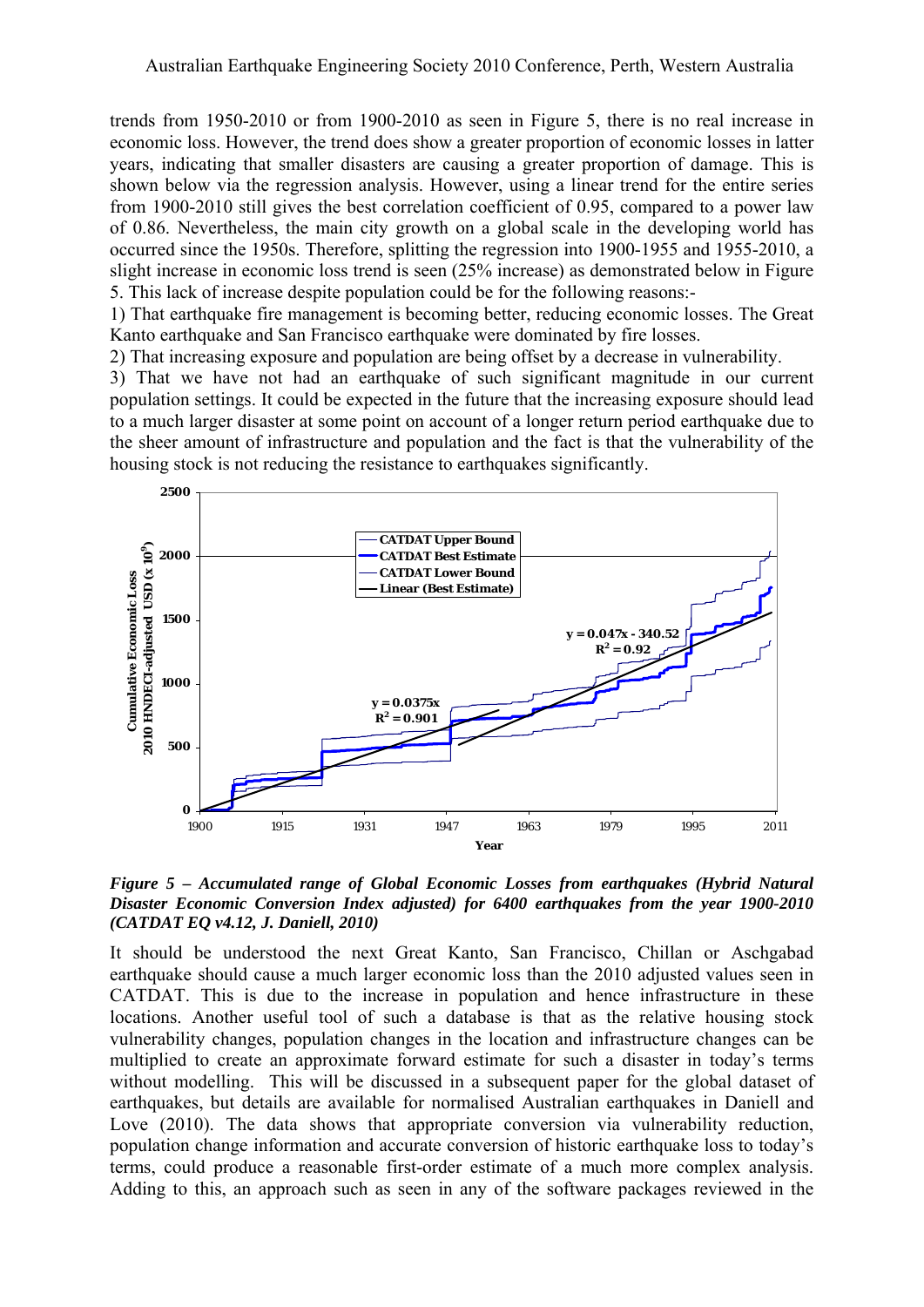OPAL process will show the quality of such a trended approach (Daniell 2009). A final view shows the trend of fatalities and economic losses versus World GDP and Population. As part of the process of Daniell (2010b) to create the World Human Development Index through time for every country in the world from 1900-2010, a global historic database of GDP (PPP) per capita was created as seen below in [Figure 6](#page-12-0).



<span id="page-12-0"></span>*Figure 6 – GDP (Purchasing Power Parity) per capita in 2010 constant dollars –for all 244 nations, from 1900-2010, Daniell 2010c.* 

[Figure 7](#page-12-1) shows that while population has only increased 5 times since 1900, World GDP in constant 2010 dollars has multiplied over 25 times. However, the average fatalities and economic losses have remained reasonably constant through the period 1900-2010. Thus, the GDP increase and population increase have not shown a major impact on earthquake loss trends as yet.



<span id="page-12-1"></span>*Figure 7 – The relative impact of Global Population and Gross World Product on Cumulative Earthquake Economic Losses and Fatalities (all values in 2010 dollars) – CATDAT EQ v4.12, 2010.*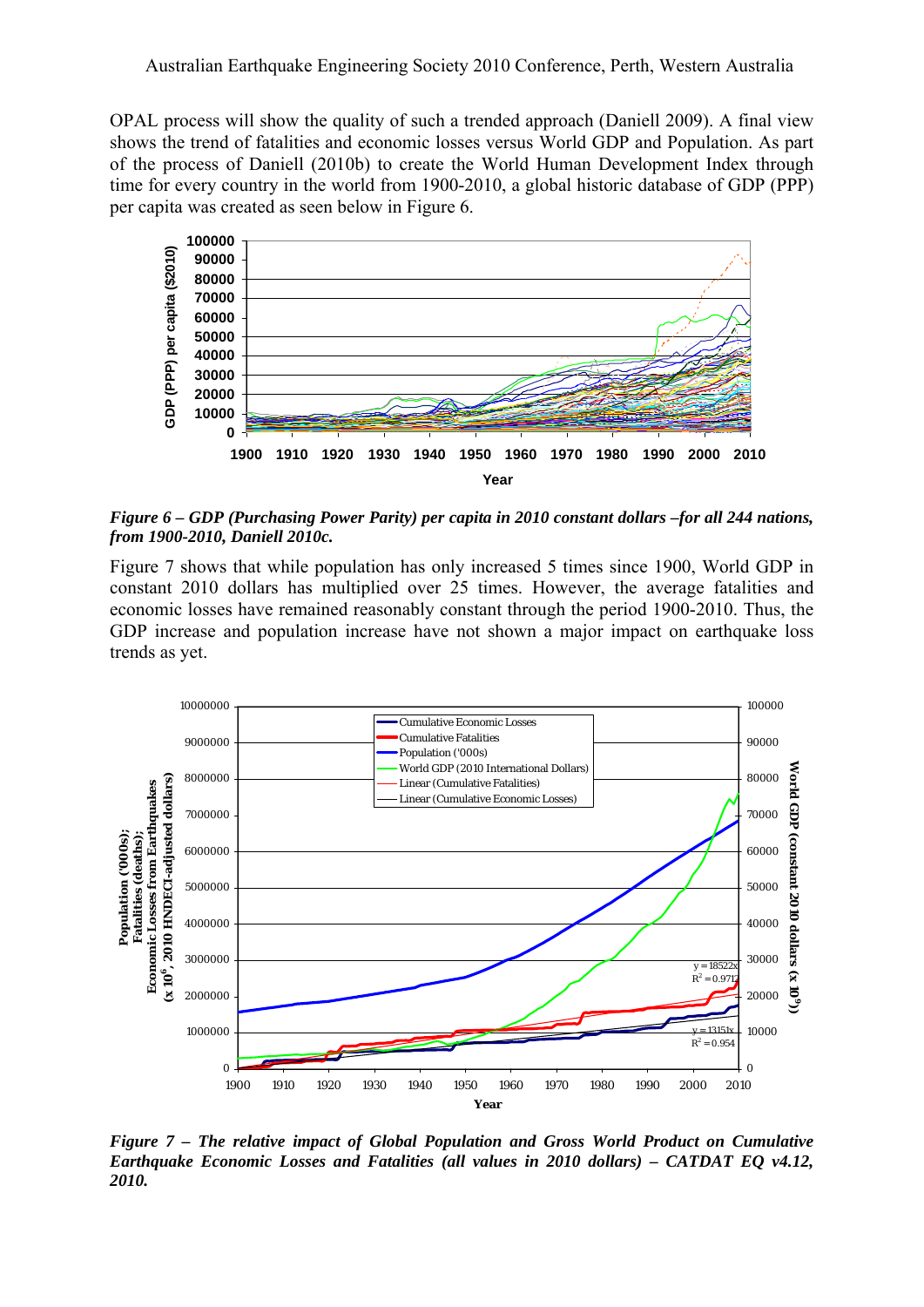## **Conclusion**

It is suggested that such a Hybrid Natural Disaster Economic Conversion Index should be used for bringing forward an earthquake economic loss to present-day terms, keeping the same event loss parameters. This has been integrated into the CATDAT database, giving upper, median and lower bound cost estimates of historic earthquakes in present-day terms, in addition to building damage and social parameters.

Including refinements of many historic earthquake economic losses from many sources and improvements in quality control, the CATDAT Damaging Earthquakes database shows an accurate representation of historical losses. It can be seen that **there has not** been a significant increase in economic losses through time as reported by a number of sources.

This paper also shows the error made in many databases trending international disasters based on United States CPI. The CPI is not the same in every country and can give extremely different results. Thus, trending must be done based on a country-by-country basis. More research will be undertaken into refining the disaster conversion index with improved socioeconomic databases to attain better conversion quality. The differences in developing and developed countries' economies will also be explored further and additional work undertaken to fill in and improve GDP, wage and CPI series globally through time.

## **References**

- Bilham, R. [2009] "The seismic future of cities", *Bulletin of Earthquake Engineering,* v. 7, pp. 839–887.
- BTE [2001] "Economic Costs of Natural Disasters in Australia", *Bureau of Transport Economics Report 103*, Canberra.
- Cochrane, H. [2004] "Economic Loss: myth and measurement", *Disaster. Prevention and Management*, **13**, pp. 290-296.
- Daniell, J.E. [2008-2010a] "The CATDAT Damaging Earthquakes Database"*, searchable integrated historical global catastrophe database, Digital Database, updates v1.0 to latest update v4.31.*
- Daniell, J.E. [2008-2010b] "CATDAT Global Economic Databases"*, Digital Database*, housed currently at CEDIM*.*
- Daniell, J.E. [2009] "Open Source Procedure for Assessment of Loss Using Global Earthquake Modelling (OPAL Project)", *CEDIM Earthquake Loss Estimation Series, Research Report No. 09-01,* CEDIM, Karlsruhe, Germany.
- Daniell, J.E. [2010a] "The CATDAT Damaging Earthquakes Database"*, AEES 2010 Conference*, Perth, Australia*.*
- Daniell, J.E. [2010b] "A complete country-based temporal and spatial Human Development Index – 1800-2010", *Digital Database and Report,* Karlsruhe, Germany.
- Daniell, J.E. [2010c] "Country-based Gross Domestic Product through time (1900-2010) and space (Global)", *Digital Database and Report,* Karlsruhe, Germany.
- Daniell, J.E., Love, D. [2010] "The Socio-economic Impact of Historic Australian Earthquakes"*, AEES 2010 Conference*, Perth, Australia*.*
- Daniell, J.E., Daniell, K.A., Daniell, T.M., Khazai, B. [2010] "A country level physical and community risk index in the Asia-Pacific region for earthquakes and floods", *Paper No. 0392, 5th CECAR Conference Proceedings*, Sydney, Australia.
- Davison, C. [1931] "The Japanese Earthquake of 1923", *Thomas Murby and Co.,* London.
- EM-DAT Below, R., Brechet, D., Guha-Sapir, D., Hargitt, D., Hoyois, P. [2004] "Thirty Years of Natural Disasters, 1974-2003: The Numbers", *Presses Universitaires de Louvain*, Louvain-La-Neuve, Belgium.